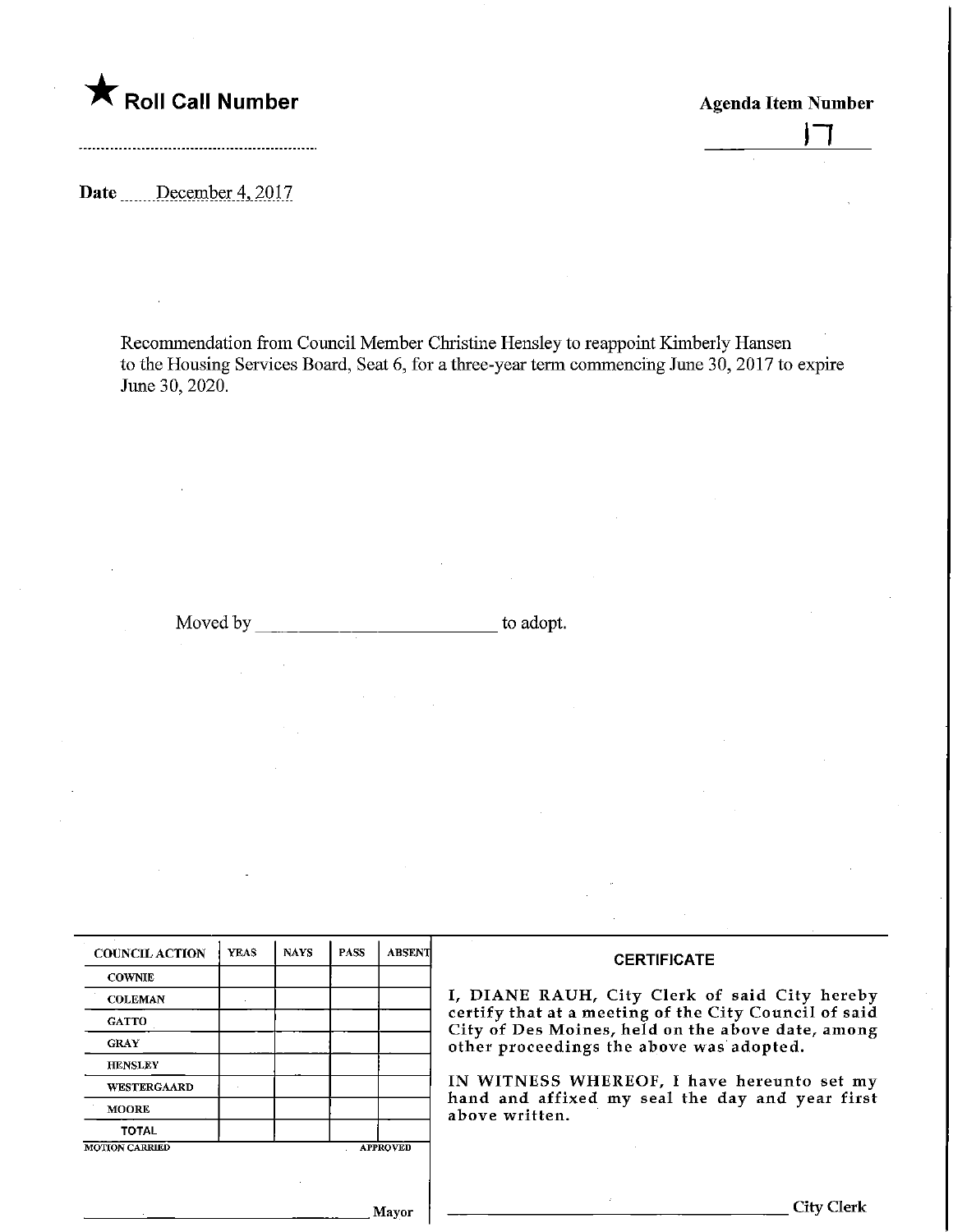## City of Des Moines, Iowa Boards and Commissions Board Composition

 $\hat{\mathcal{A}}$ 

 $\overline{\phantom{a}}$ 

## Housing Services Board

| Description:   | Successor Commission to the Public Housing Board. All appointments shall be providers of<br>low-income services concerned with one of the following: financial support, homeownership<br>counseling, provision of rental units to low-income residents, tenant advocacy, and<br>supportive or educational services. |
|----------------|---------------------------------------------------------------------------------------------------------------------------------------------------------------------------------------------------------------------------------------------------------------------------------------------------------------------|
| Staff contact: | Jackie Lloyd, 323-8981                                                                                                                                                                                                                                                                                              |
| Term length:   | 3 years                                                                                                                                                                                                                                                                                                             |
| Expiration:    | June 30                                                                                                                                                                                                                                                                                                             |
| Meetings:      | 5:30 PM, 3rd Wednesday of each month,                                                                                                                                                                                                                                                                               |
| Location:      | 2309 Euclid                                                                                                                                                                                                                                                                                                         |
|                | Polk County River Place, DM Housing Services, Room: Administrative Offices                                                                                                                                                                                                                                          |
| Requirements:  | GENDER BALANCE REQUIRED - 12 members Mayor/Council each appoint 1. Mayor<br>appts one additional member from the NRB and one additional member from the Polk<br>County Housing Continuum. Seats 10,11,12 are appointed by the Housing Services Director                                                             |
|                | Prof. requirements: When possible, board members should have knowledge and experience in the following<br>areas: landlord/tenant issues, affordable housing needs of the City; lending and finance;<br>neighborhood revitalization and education and agency service user issues                                     |

| <b>Member Information</b>                                                                       |                                                                              |                                                                                                  |                                                                                    |  |  |  |
|-------------------------------------------------------------------------------------------------|------------------------------------------------------------------------------|--------------------------------------------------------------------------------------------------|------------------------------------------------------------------------------------|--|--|--|
| Female = $4$                                                                                    |                                                                              |                                                                                                  |                                                                                    |  |  |  |
| Mary E Bertogli<br>3507 Southern Woods Drive<br>Des Moines 50321                                | $(C)$ :<br>515 244-3070<br>$(D)$ :<br>(E): 515 285-3113<br>(W): 515 244-2254 | Term expires:<br>Took office:<br>Appointed by:<br>Residing in Ward: 3<br>Eligibility:            | 06/30/2014<br>09/12/2011<br>2 - Ward 2<br>Eligible for reappointment               |  |  |  |
| Seat: 05 - Citizen of Des Moines                                                                |                                                                              | Gender:                                                                                          | Female                                                                             |  |  |  |
| Kimberly Hansen<br>4015 Woodland Avenue<br>Des Moines 50312<br>Seat: 06 - Citizen of Des Moines | (C)<br>515 280-1807<br>$(D)$ :<br>(E): 515 279-2684<br>(W): 515 771-4557     | Term expires:<br>Took office:<br>Appointed by:<br>Residing in Ward: 3<br>Eligibility:<br>Gender: | 06/30/2017<br>02/24/2014<br>$3 - Ward3$<br>Eligible for reappointment<br>Female    |  |  |  |
| CeCelia Ibson<br>4310 Ovid Avenue<br>Des Moines 50310<br>Seat: 04 - Citizen of Des Moines       | (C).<br>515 577-4589<br>$(D)$ :<br>$(E)$ :<br>(W)                            | Term expires:<br>Took office:<br>Appointed by:<br>Residing in Ward: 1<br>Eligibility.<br>Gender: | 06/30/2018<br>02/10/2014<br>1 - Ward 1<br>Not eligible for reappointment<br>Female |  |  |  |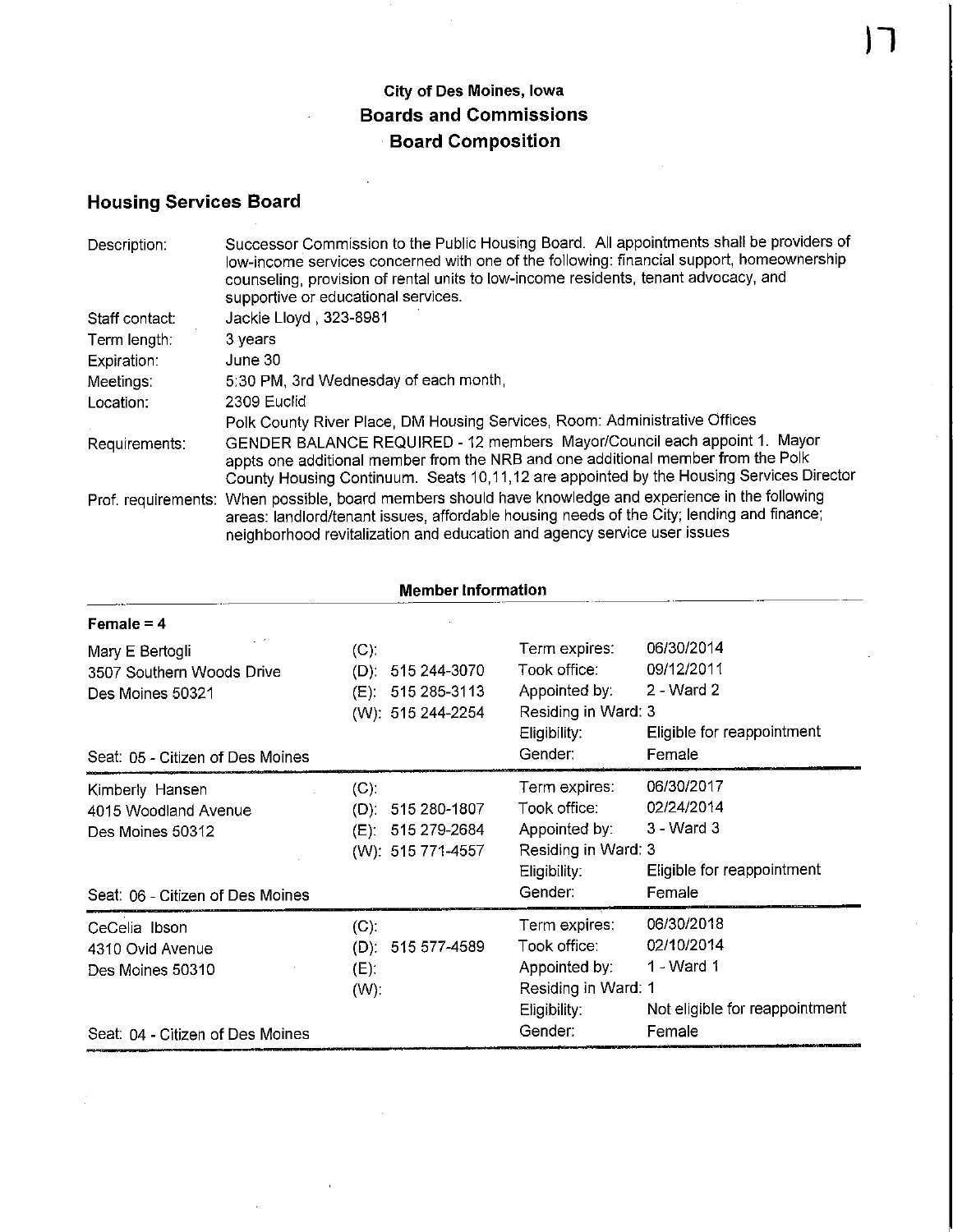oard Composition lovember 27, 2017 'age 2 of 3

| <b>Member Information</b>                                                                                                                                                        |                                                                    |                                                                                                                                                                                                |  |  |  |
|----------------------------------------------------------------------------------------------------------------------------------------------------------------------------------|--------------------------------------------------------------------|------------------------------------------------------------------------------------------------------------------------------------------------------------------------------------------------|--|--|--|
| Jill Lippincott<br>400 49th Street<br>Des Moines 50312<br>Seat: 01 - Citizen of Des Moines                                                                                       | $(C)$ :<br>(D): 303 325-4287<br>$(E)$ :<br>$(W)$ :                 | 06/30/2020<br>Term expires:<br>Took office:<br>09/25/2017<br>Appointed by:<br>7 - Mayor<br>Residing in Ward: 3<br>Eligibility:<br>Eligible for reappointment<br>Gender:<br>Female              |  |  |  |
| Male $=4$                                                                                                                                                                        |                                                                    |                                                                                                                                                                                                |  |  |  |
| <b>Blair Avitt</b><br>1414 E. Walnut, Unit 21<br>Des Moines 50316<br>Seat: 03 - Citizen of Des Moines                                                                            | $(C): 515318-3826$<br>(D): 515 318-3826<br>$(E)$ :<br>$\cdot$ (W). | 06/30/2017<br>Term expires:<br>11/05/2012<br>Took office:<br>6 - At Large B - Coleman<br>Appointed by:<br>Residing in Ward: 4<br>Eligibility:<br>Eligible for reappointment<br>Gender:<br>Male |  |  |  |
| Jim Cain<br>4114 Allison Avenue - Polk Co. H<br>Des Moines 50310<br>Seat: 09 - Member of the Polk<br><b>County Housing</b><br>Continuum or indiv<br>performing similar functions | $(C)$ :<br>(D): 515 277-7051<br>$(E)$ :<br>(W)                     | 06/30/2020<br>Term expires:<br>02/06/2017<br>Took office:<br>7 - Mayor<br>Appointed by:<br>Residing in Ward: 1<br>Eligible for reappointment<br>Eligibility:<br>Gender:<br>Male                |  |  |  |
| Greg Lewis<br>1816 E 22nd<br>Des Moines 50317<br>Seat: 08 - Member of the<br>Neighborhood<br><b>Revitalization Board</b>                                                         | $(C)$ :<br>(D): 515 263-1804<br>515 205-4041<br>$(E)$ :<br>$(W)$ : | 06/30/2019<br>Term expires:<br>Took office:<br>10/23/2017<br>Appointed by:<br>7 - Mayor<br>Residing in Ward: 2<br>Eligibility:<br>Vacant<br>Gender:<br>Male                                    |  |  |  |
| Don Vines<br>1531 16th Street<br>Des Moines 50314<br>Seat: 10 - Current of former<br>client of the Community<br><b>Action Agency</b>                                             | (C): 515 710-2013<br>(D): 515 244-7593<br>$(E)$ :<br>(W)           | 06/30/2014<br>Term expires:<br>10/10/2011<br>Took office:<br>11 - Miscellaneous<br>Appointed by:<br>Residing in Ward: 1<br>Eligible for reappointment<br>Eligibility:<br>Gender:<br>Male       |  |  |  |

 $\hat{\mathbf{v}}$